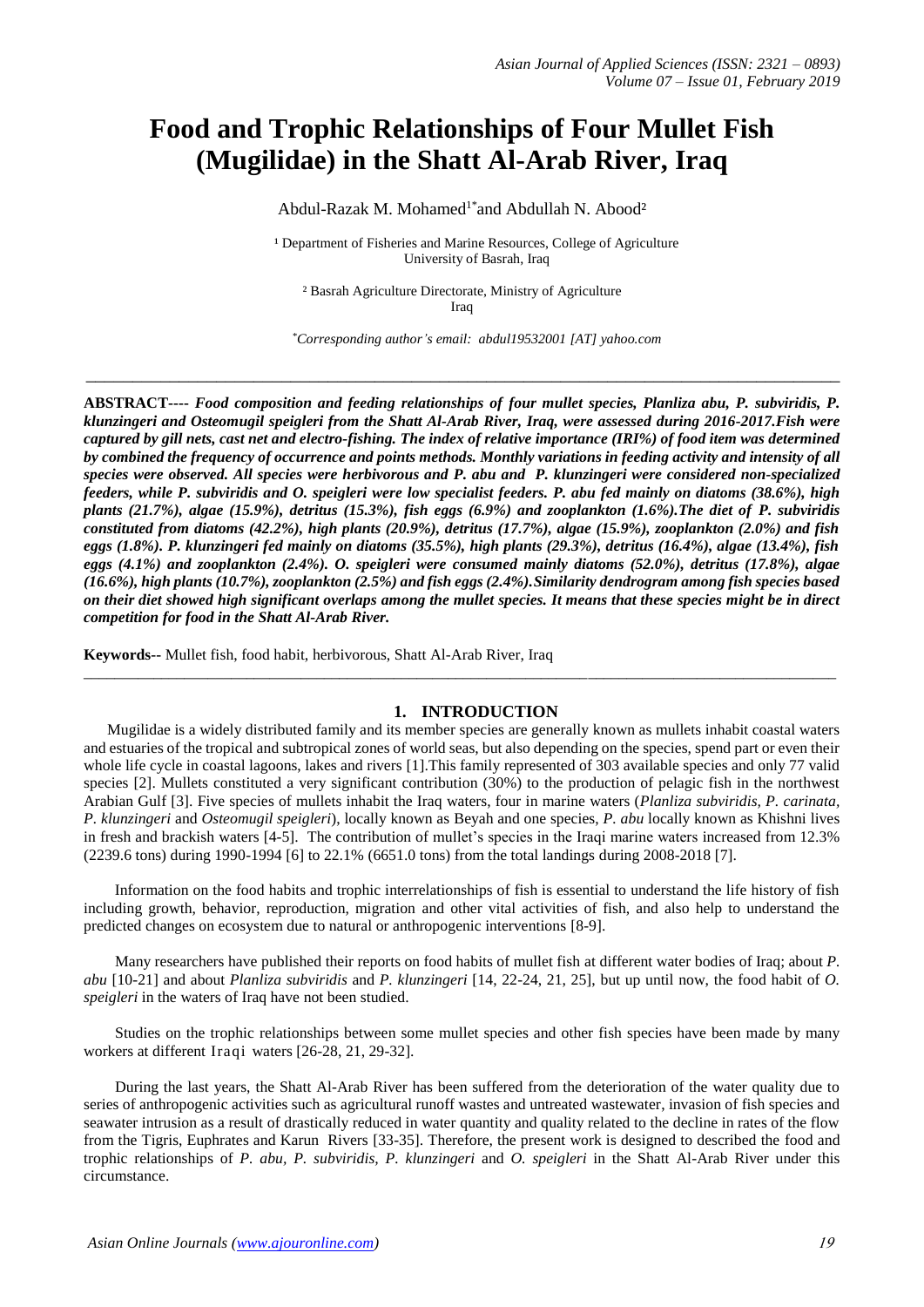# **2. MATERIALS AND METHOD**

 The Shatt Al-Arab River forms from the confluence of the Tigris and Euphrates rivers at Al-Qurna town, in the southern of Iraq, and flows to southeastern direction towards the Arabian Gulf (Fig. 1). It is about 204 km, and varies in width from 250to 1,500 m at the estuary. The river is affected by the tidal current of the Gulf. Fish were sampled monthly between November 2015 and October 2016 from the three sites on the river. Site 1 (upstream) is located near Al-Dair Bridge, site 2 (midstream) is sited in Abu Al-Khasib district and site 3 (downstream) is located north Al-Fao town (Fig. 1).



**Figure 1**: Map of Shatt Al-Arab River with locations of study sites.

 The fish were caught from each site using various devices including gill nets, cast net and electro-fishing. After capture, the fish were preserved in ice in a cooler box prior to dissection in the laboratory. Some relevant ecological factors were determined in situ namely, water temperatures and salinity.

 During laboratory analysis, the total length (TL, cm) of each fish was measured. The gut of the fish was removed by making a longitudinal incision along the mid ventral line. The stomach was cut off from the gut and gives the degree of fullness, and then opened in Petri dish to examine different food items. The stomachs were scored 0, 5, 10, 15 and 20 points according to its fullness as described by [36] Hynes (1950). Each stomach was split open and the contents emptied into a Petri-dish. The contents were then observed under a stereoscopic microscope. The food items were identified with the aid of keys provided by [37], [38] and [39].The food items were grouped into diatoms, high plants, algae, detritus, fish eggs and zooplankton.

 The stomach content was analyzed on the basis of the percentage of points (P%) and frequency of occurrence (O%) methods following [40]. The importance of food item was determined by combined the two methods to calculate the index of relative importance (IRI%) of [41] as follows:

$$
IRI = O\% \times P\% \text{ and } IRI\% = IRI / \Sigma IRI * 100
$$

 Feeding intensity and feeding activity for each monthly sample were calculated after [42] and [43], respectively. The feeding index was determined after [45]. The vacuity index was calculated as the number of empty stomachs divided by the number of stomachs analyzed [46].

The trophic niche breadth for each species was calculated according to the formula proposed by [47]:

$$
B = 1/\Sigma \ P_i^{\Lambda 2}
$$

where, B is Levins index of niche breadth and  $P_i$  is proportion of food group (i) in the diet. To standardize niche breadth on a scale from 0 to 1, the modification suggested by [48] was adopted as follows:

$$
B_A=(B-1)/\left(n-1\right)
$$

where, B<sup>A</sup> is Levins standardized niche breadth, B is Levins index of niche breadth and n is number of food groups for each species. This index was used to test the feeding specialization of each species. The highly specialized feeder's species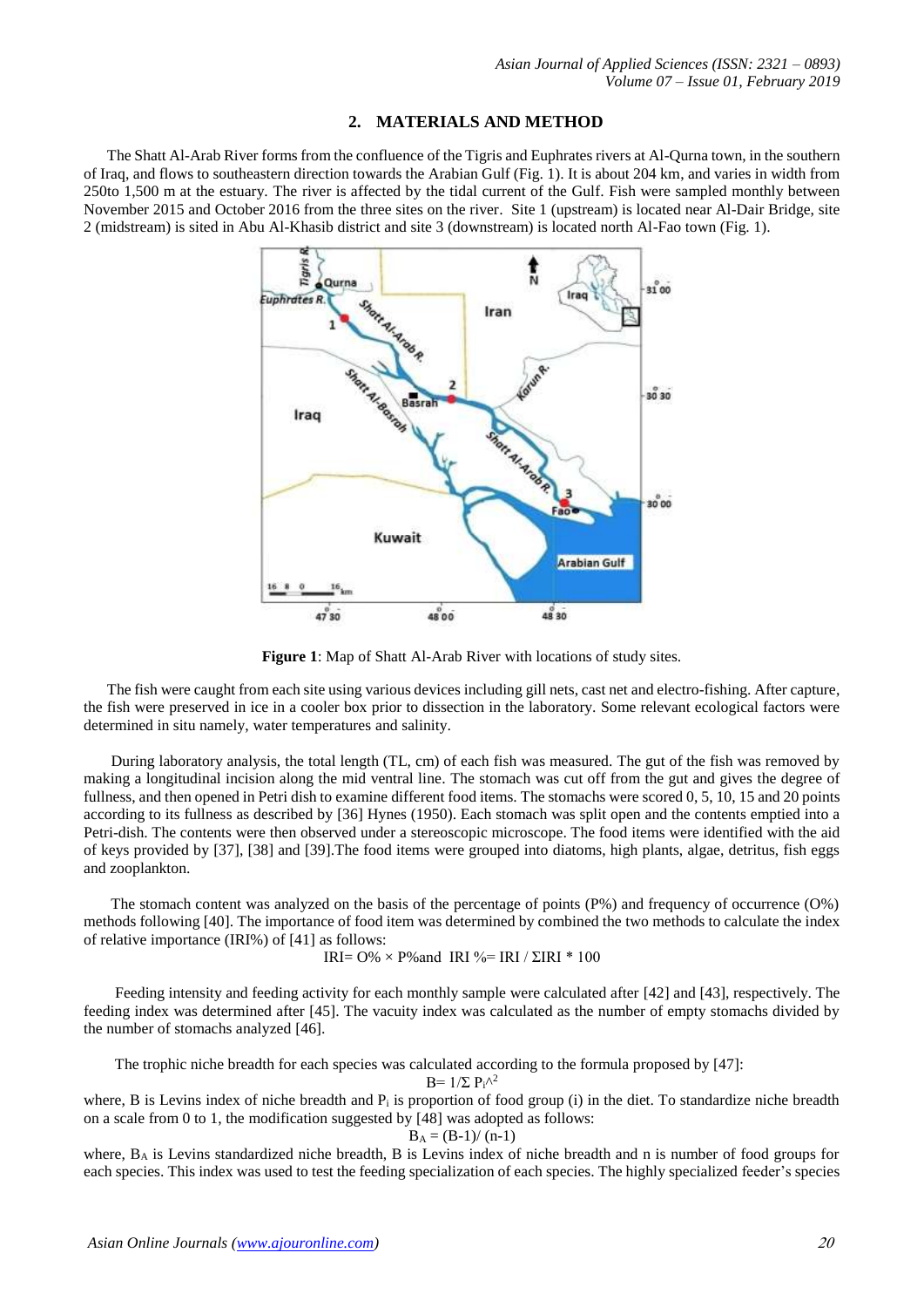fall within the range of 0.0-0.25, while the low specialized feeders between 0.26-0.49 and non-specialized (generalized) feeders are within the range of 0.50-1.0.

 The dietary overlap among diets of mullet species was evaluated using cluster analyses for food items that represented more than 10% relative importance were considered major items in the diet of each species and according to the method described by [49].

# **3. RESULTS**

 Food habits of 1,762mullet's fish were assessed, including 555 of *P. abu* (TL= 65-195 mm), 456 of *P. subviridis*(TL= 98-265 mm), 564 of *P. klunzingeri*(TL= 96-227 mm) and 187 of *O. speigleri* (TL= 115-181 mm).

 The monthly changes in the feeding activity and intensity of the four species are given in Figure 2. The feeding activity of *P. abu* fluctuated from 56.1% in January to 98.2% in July, and the feeding intensity ranged from 5.2 point/fish in July to 11.2 point/fish in September. The feeding activity of *P. subviridis* varied from 39.1% in January to 97.6% in September, whereas, the feeding intensity fluctuated from 5.0 point/fish in July to 12.7 point/fish in September. The feeding activity of *P. Klunzingeri* changed from 45% in January to 100% in April, while, the feeding intensity ranged from 7.0 point/fish in December to 10.2 point/fish in April. *O. speigleri* individuals were not caught during November, February and May. The feeding activity of this species changed from 55% in January to 100% in April, and the feeding intensity varied from 5.5 point/fish in January to 10.8 point/fish in April.



**Figure 2:** Monthly changes in feeding activity and intensity of four species

 The monthly fluctuations in the feeding and vacuity indices of *P. abu*, *P. subviridis, P. Klunzinger* and *O. speigleri* in the Shatt Al-Arab River are illustrated in Figure (3).The feeding index of *P. abu* ranged from 26.0% in July to 55.8% in September, *P. subviridis* varied from 25.0% in July to 63.3% in September, *P. klunzingeri* fluctuated from 30.8% in December to 50.9% in April and *O. speigleri* differenced from 27.3% in January to 81.0% in July. The overall values were 45.8, 44.4, 43.2 and 36.2% for the four species, respectively. The vacuity index of *P. abu* fluctuated from 1.9% in July to 43.9% in January, *P. subviridis* varied from 2.4% in September to 60.9% in January, *P. klunzingeri* varied from 0.0% in April to 55.0% in January and *O. speigleri* changed from 0.0% in November, February, April, May, July and August to 45.0% in January. The overall values of vacuity index for the four species were 13.7, 20.7, 17.2and 11.0%, respectively.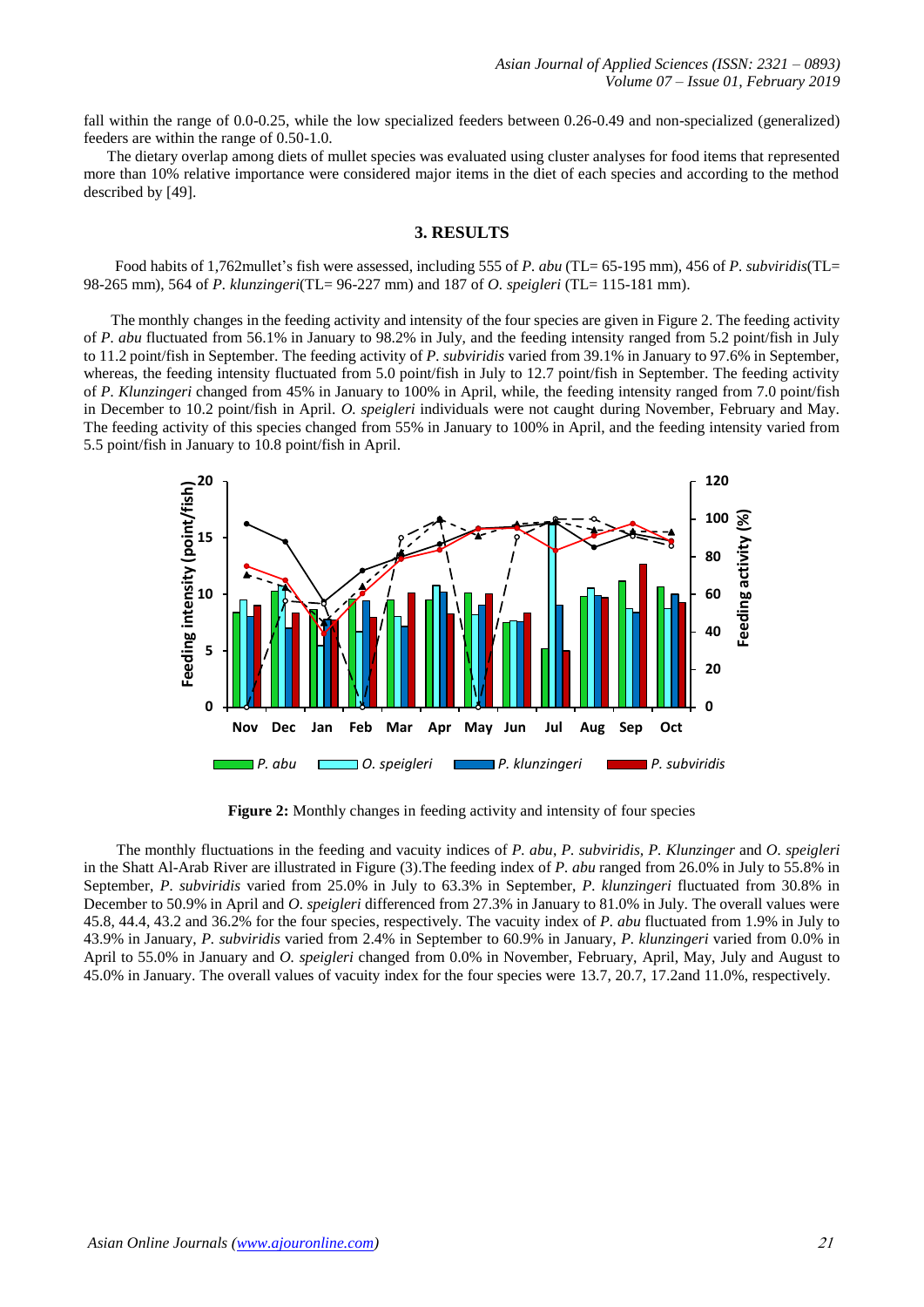

**Figure 3:** Monthly variations in the feeding and vacuity indices of the four species

 The monthly data of various food items of *P. abu*, *P. subviridis*, *P. klunzingeri* and *O. speigleri* were pooled to describe the seasonal variations in the food habits of the species (Fig. 4). It appeared that all species depend on four major food items. Diatoms were the dominant item in the gut of *P. abu* during the study period and the percentage contribution according to the index of relative importance (IRI) ranged from 25.0%in summer to 55.1% in winter. The second most important food item was high plants constituting 7.5%in winter and 20.9% in summer. Algae occupied the third position and ranged from 9.8% in winter to 21.6% in autumn. The contribution of detritus in the diet of the species fluctuated from 11.7% in summer to 19.2% in autumn. The additional food composed of fish eggs and zooplankton were mainly consumed in autumn and spring, respectively. Generally, this species is classified as herbivorous and fed mainly on diatoms (38.6%), high plants (21.7%), algae (15.9%), detritus (15.3%), fish eggs (6.9%) and zooplankton (1.6%).

 *P. subviridis* consumed mostly diatoms and their percentage varied from 34.5% in summer to 48.4% in spring. High plants occupied the second position and ranged from 14.4% in spring to 30.3% in summer. Detritus came in the third place and fluctuated from 12.3% in spring to 22.8% in summer. The lowest value of algae in the diet of *P. subviridis* was 10.4% in summer and the highest value was 22.2% in spring. The other food items were zooplankton and fish eggs fluctuated over season, but their highest values were observed in winter. However, the overall food items of *P. subviridis* were constituted from diatoms (42.2%), high plants (20.9%), detritus (17.7%), algae (15.9%), zooplankton (2.0%) and fish eggs (1.8%).



**Figure 4:** Seasonal changes in the IRI% of food items in the diet of the three species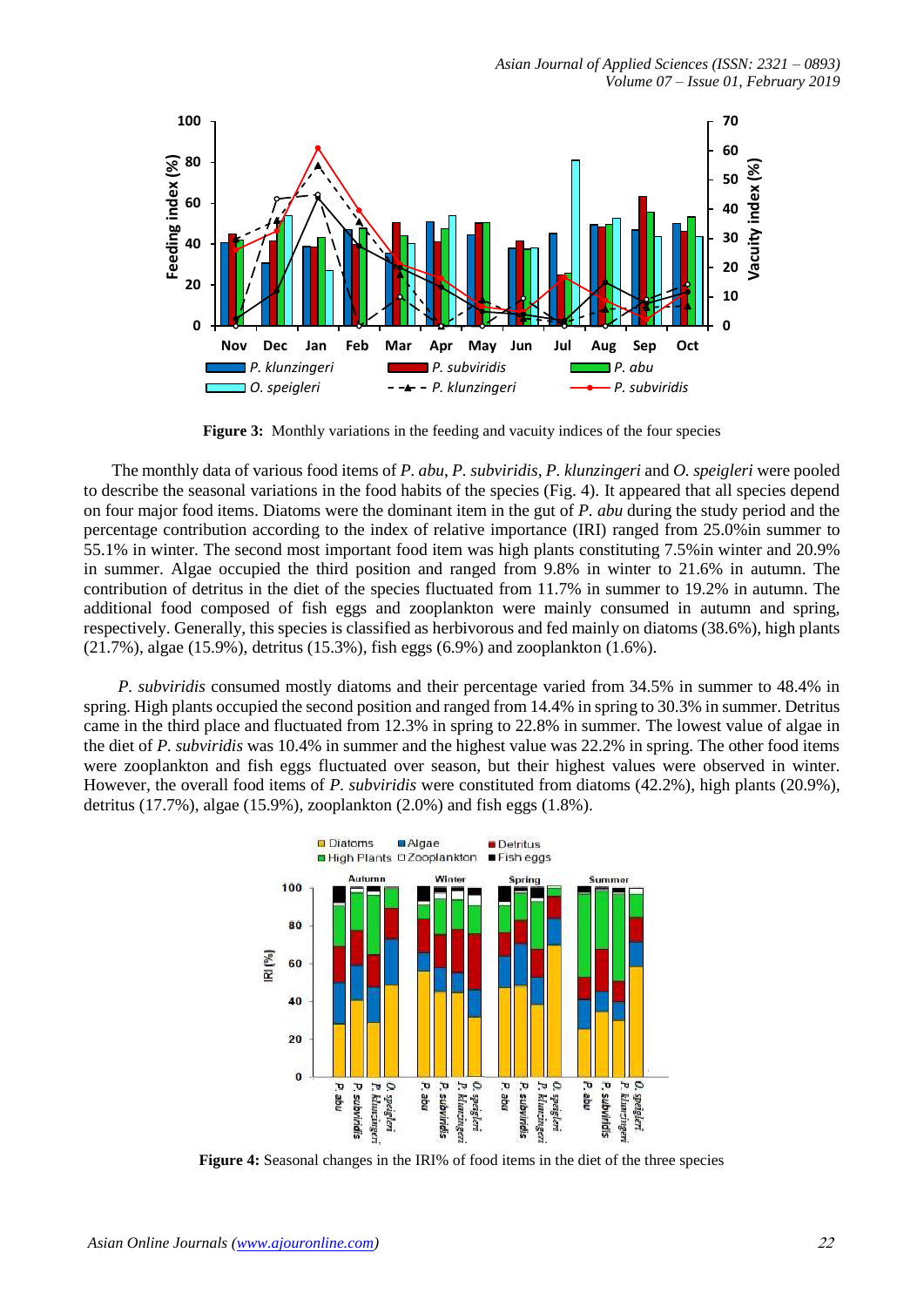The major food item of *P. klunzingeri* was diatoms, their percentage contribution ranged from 28.9% during autumn and 44.6% during winter, while the contribution of high plants varied from 15.5% in winter to 45.4% in summer. Detritus occupied the third position and fluctuated from 10.9% in summer to 23.1% in winter. The lowest value of algae in the diet of *P. Klunzingeri* was 9.7% in summer and the highest value was 18.7% in autumn. The highest values of fish eggs and zooplankton in the diet of the specieswere 5.6% and 4.8% in spring and winter, respectively. Generally, this species fed mainly on diatoms  $(35.5\%)$ , high plants  $(29.3\%)$ , detritus  $(16.4\%)$ , algae  $(13.4\%)$ , fish eggs  $(4.1\%)$  and zooplankton  $(2.4\%)$ .

 The diet of *O. speigleri* was mainly dominated by diatoms, which ranged between 32.2% in winter and 68.9% in spring. Detritus occupied the second position and ranged from 11.6% in spring to 30.3% in winter. Algae came third and varied from 12.9% in summer to 24.5% in autumn. The contribution of high plants fluctuated from4.4% in spring to 15.4% in winter. The highest values of zooplankton and fish eggs in the diet of the specieswere 5.3% and 4.2% in winter, respectively. The overall food items of *O. speigleri* were formed from diatoms (52.0%), detritus (17.8%), algae (16.6%), high plants (10.7%), zooplankton (2.5%) and fish eggs (2.4%).

 The feeding selectivity index for the various diet items of *P. abu*, *P. subviridis*, *P. klunzingeri* and *O. speigleri* in the Shatt Al-Arab is illustrated in Figure6. The highest mean value of the index (38.5%) was for diatoms with the maximum value (29.9%) for *P. abu,* followed by high plants(23.3%) with the highest value(43.4%) for *P. klunzingeri*. Algae ranked third with 14.2% and the maximum value(34.4%) for *P. abu*. Detritus came fourth with 14.1% and the highest value (33.4%)for *P. abu*. Fish eggs ranked fifth by 3.3% and the maximum value (69.0%) for *P. abu*. Zooplankton placed sixth with 1.6% and the highest value (34.2%) for *P.* 

The results of feeding specialization for the four species showed that the index of Levins standardized niche breadth for *P. subviridis* and *O. speigleri* were low specialist feeders (*Bi*= 0.492 and 0.365, respectively), while *P. abu*and *P. klunzingeri* were considerednon-specializedfeeders( $B$ <sup> $\models$ </sup> 0.575 and 0.551, respectively).





Similarity dendrogram among fish species based on their diet showed high significant overlaps ( $C\lambda = 1.000$ ) among the mullet species, the overall feeding patterns of the four species characterized by high intake of food items of diatoms, high plants and algae.

# **4. DISCUSSION**

 The study revealed that all studied species are continuous feeders and never cease feeding all the year round, despite notable monthly fluctuations in their feeding activities and intensities. The higher values of feeding intensity and activity which recorded in warm periods of the year were coincided with rise in ambient water temperature. [50] stated that the water temperature is the principal environmental factor affecting the gut fullness of fish. This finding agreed with the previous dietary studies on these species, such as [27] on *P. subviridis* in Garmat Ali River; [20] on *P. abu* in Tigris River and [51] on *P. abu* in Eastern Drainage River, Tikrit, Iraq.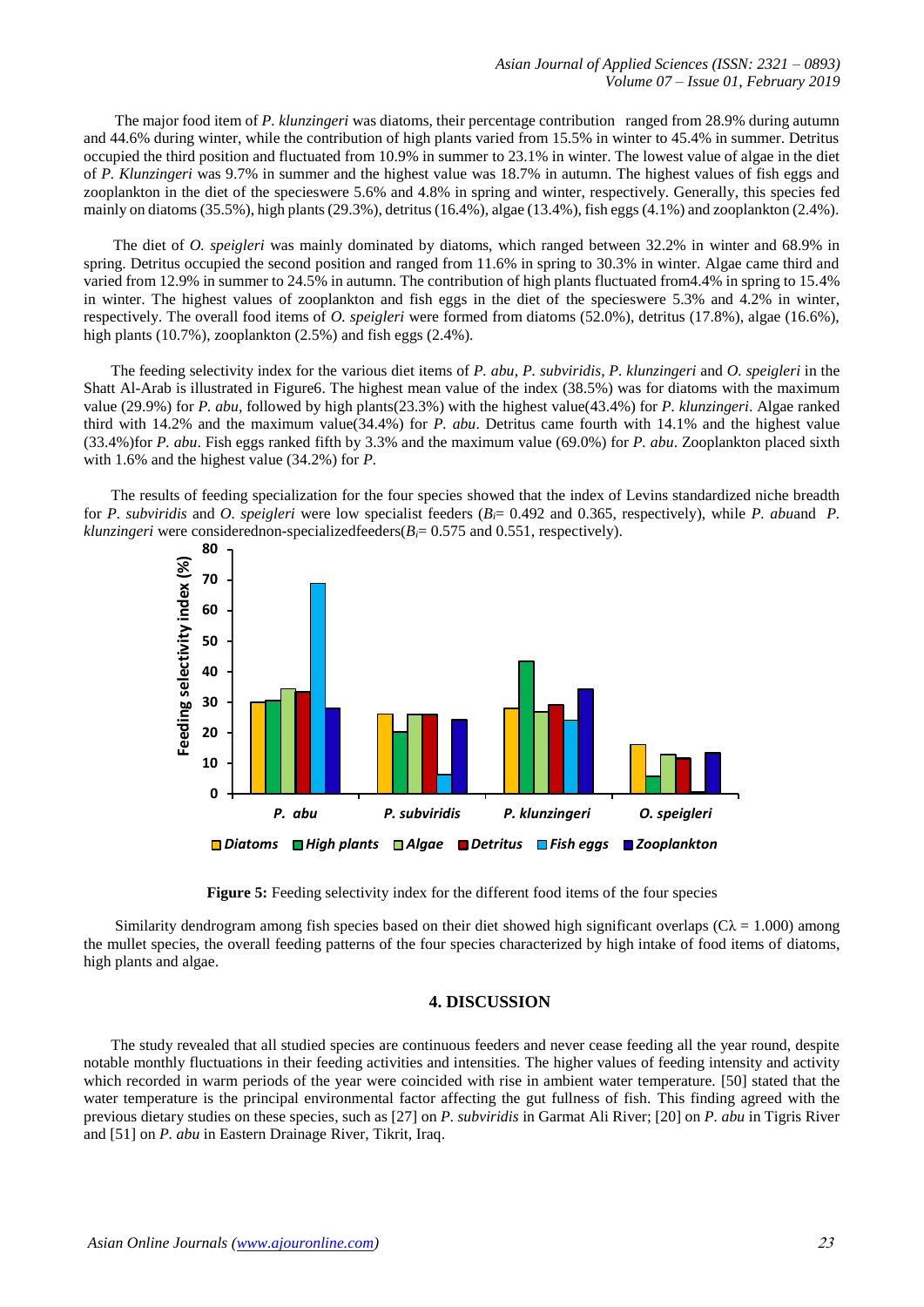The results exhibited that the *P. abu* in the present study was herbivorous, non-specialized feeder and fed mainly on plant components (diatoms, 38.6%, high plants, 21.7% and algae, 15.9%). The dominant of diatoms in the diet of the species is in agreement with the findings of several studies. [27] Lasim (2009) found that diatoms formed 58.6% of *P. abu* diet in Garmat Ali River. [52] stated that *P. abu* consumed diatoms (79.4%) and algae (119.0%) in southern marshes, Iraq. [31] Mohamed *et al.* (2015) stated that diatoms (42.1%3), algae (26.6%) and detritus (15.6%) were apparent in the gut of *P. abu* in East Hammar marsh. However, [14] mentioned that *P. abu* consumed detritus (19.9%), high plants (17.2%), algae (17.2%) and diatoms 16.0%) in Shatt Al-Basrah. [20] found detritus (31.6%), algae (18.2%), zooplankton (12.3%), aquatic plants (8.9%) and diatoms (5.7%) in the gut of *P. abu* in Tigris River.

 During the present work, *P. klunzingeri* was found to be herbivores, non-specialized feeder and consumed mainly diatoms (35.5%), high plants (29.3%),detritus (16.4%) and algae (15.9%). Some previous studies have the same results, such as [27] mentioned that *P. klunzingeri* in Karmat Ali River fed on diatoms (42.0%), alge (21.7%), detritus (15.1%) and high plants (8.4%) and [24] stated that the species consumed diatoms (37.0%), detritus (34.0%), high plants (9.0%) and alge (9.0%).Whereas, other studies reported that detritus constituted the bulk of the food of the species [52, 32].

 *P. subviridis* was found to be herbivorous, low specialist feeder and fed more on diatoms (35.5%), high plants (29.3%), detritus (16.4%) and algae (13.4%) in the present study. Several authors considered the diatoms were the most important food items for this species [52, 27, 24, 21]. However, [14] stated that this species consumed algae (30.1%), high plants (16.4%), diatoms (15.0%) and detritus (13.9%) in Shatt Al-Basrah canal. [22] found detritus (35.1%), diatoms (20.0%), crustacean (6.3%) and high plants (6.2%) were the food items for *P. subviridis* in Khor Al-Zubair. [23] mentioned that *P. subviridis* fed mainly on detritus (19.1%), diatoms (16.7%), high plants (12.7%) and algae (12.5%) in the Iraqi marine waters. [31] stated that algae (34.3%), diatoms (33.2%) and detritus (13.0%) were the common food items found in the gut of *P. subviridis* in East Hammar marsh.

 The food analyses of the gut of *O. speigleri* clearly indicated that the fish was herbivores, low specialist feeder and consumed mainly diatoms (52.0%), detritus (17.8%), algae (16.6%), high plants (10.7%) in the present study. [53] mentioned that *O. speigleri* fed mainly on detritus (26.7%), diatoms (13.7%), high plants (10.4%) and algae (10.1%) in Iraqi marine waters.

 Analysis of food similarity between the four species showed high significant overlaps among the mullet species, all fed mostly on plant origin than the other. It means that these species might be in direct competition for food in the Shatt Al-Arab River. [54] mentioned that mullets are herbivorous and/or detritivorous fish, feeding on algae, diatoms and small invertebrates associated with algae, and detritus obtained from bottom muds and sands.

 [55] stated that the diet of most species of mullet fish in the St. Lucia lake system of South Africa consisted of snail, *Assiminea bifasciata*, foraminifera, the large centric diatom *Aptinoptychus splendens*, small centric and pennate diatoms, and filamentous algae. Moreover, [56] mentioned that the Plant materials were the most abundant food items by numerical and occurrence methods in the gut of two mullet species and diatom formed the most frequently consumed food item by both species in the estuary of Merbok, Malaysia. It is well known that the feeding and trophic relationships of fish change with availability of food, locality and spatial distribution within the habitat [57]. Also, it is a widely accepted generalization that stream fish are mostly opportunistic in their feeding habits because of the highly variable nature of habitat and resources [58].

#### **5. CONCLUSION**

The results revealed that the fish assemblage in the river was clearly shifted in the number of species, the percents of exotic and marine species and the dominancy species compared with the previous status.

## **6. REFERENCES**

- [1] González-Castro M, Ghasemzadeh, J. "Morphology and morphometry based taxonomy of Mugilidae". *In*: Crosetti D, Blaber S. (eds.). Biology, ecology and culture of grey mullet (Mugilidae). CRC Press, Boca Raton, USA. Pp. 1-21. 2015.
- [2] Eschmeyer WN, Fong JD. " Species by family/subfamily". (http://researcharchive. calacademy. org/research/ichthyology/catalog/ SpeciesByFamily.asp). Online Version, Updated 30 April 2018.
- [3] Sivasubramaniam K. "Pelagic resources of the Gulf and Gulf of Oman". FAO. Publ. FI: DP/ RAB/71/278/11, Pp. 1-144, 1981.
- [4] Mohamed ARM, Abood AN, Hussein SA. "Comparative taxonomy study of four mullet species (Mugilidae) from Iraqi marine waters, Arabian Gulf". Basrah J. Agric. Sci., vol 29, pp. 11-20, 2016.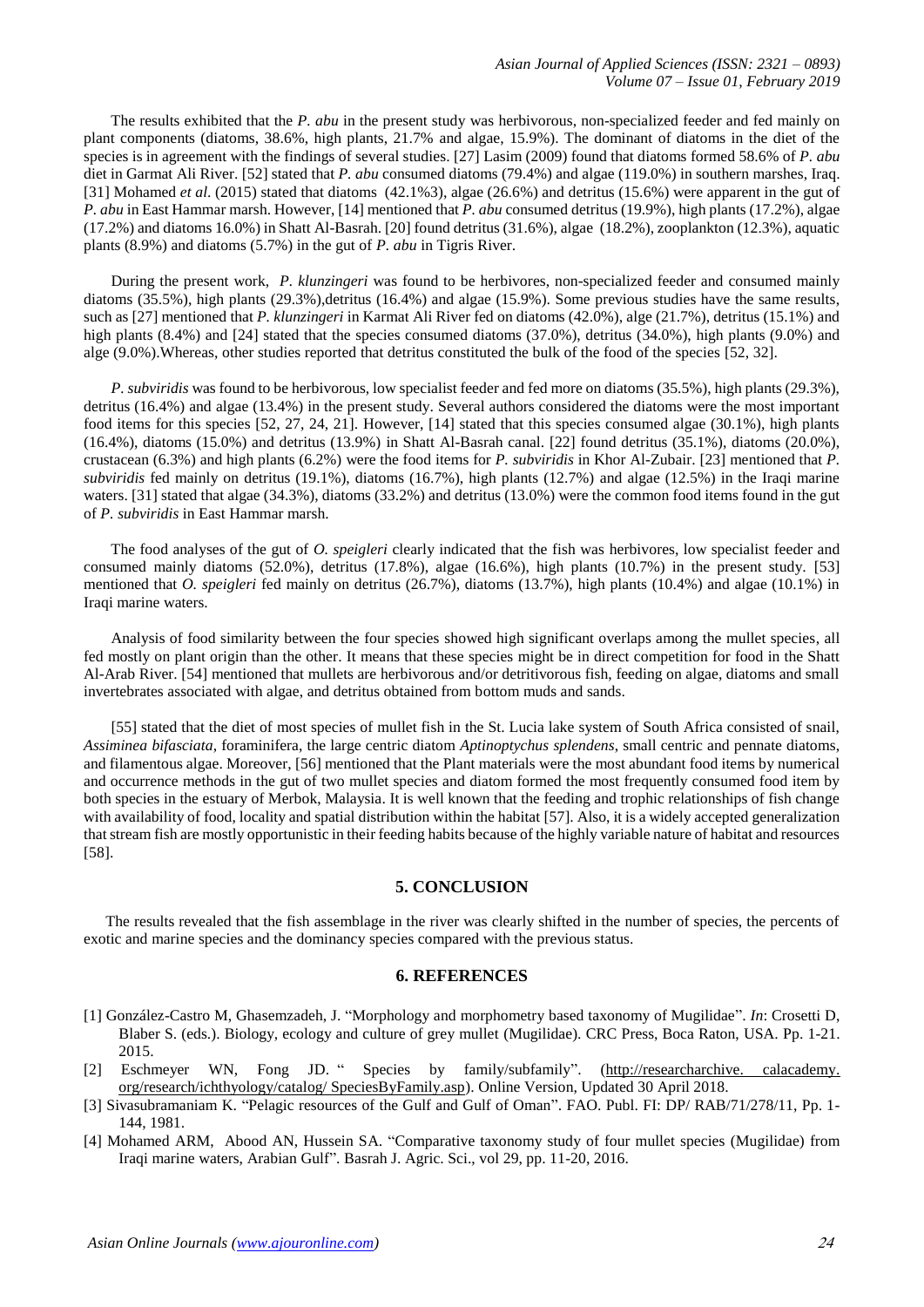- [5] Mohamed ARM, Abood AN, Hussein SA. "Taxonomy Study of *Planiliza* (*Liza*) *abu* in Garmat Ali River, Iraq". Scientific Journal of King Faisal University, vol 19, pp. 11-20, 2018.
- [6] Ali TS, Mohamed ARM, Hussain NA. "The Status of Iraqi Marine Fisheries during 1990-1994". Marina Mesopotamica, vol. 13, pp. 129-147, 1998.
- [7] Mohamed ARM. "Assessment and management of Iraqi marine artisanal fisheries, northwest of the Arabian Gulf". Journal of Agriculture and Veterinary Science. Vol. 11, pp. 85-92, 2018.
- [8] Priyadharsini S, Manoharan J, Varadharajan D, Subramaniyan A. "Interpretation of the food and feeding habits of *Dascillus trimaculatus* (Ruppell, 1829) from Gulf of Manner, South East Coast of India". Archives of applied Science Research, vol. 4, pp. 1758-1762, 2012.
- [9] Sajeevan MK, Kurup BM. "Evaluation of feeding indices of cobia *Rachycentron canadum* (Linnaeus. 1766) from northwest coast of India". J. Mar. Biol. Ass. India, vol. 55, pp. 16-21, 2013.
- [10] Al-Nasiri SK, Saker AL, Shamsul**-**Hoda SMS**. "**Feeding ecology of mugilid fish *Liza abu* (Heckel) in Basrah, Iraq". Bull Basrah Nat. Hist. Mus., vol. 4, pp. 27-40, 1977**.**
- [11] Barak NA." Study of food habits of three Iraqi fish species in Al-Saklawia drainage". MSc. Thesis, College of Science, University of Baghdad. 147p, 1978.
- [12] Ahmad TA, Hussian NA. "Observation on the food of young *Liza abu* (Heckel ) from Salihyia River, Basrah, Iraq". Journal of Marine Science*,*vol. 1, pp. 79-88, 1982**.**
- [13] Naama AK. "Some biological aspects of two freshwater fish, *Liza abu* and *Mugil dussummieri* in Hammar marsh, north of Basrah, Iraq". MSc. Thesis, College of Science, University of Basrah, 161p, 1982.
- [14] Wahab NK. "Ecology and biology of three species of mugilid fishes in Shatt Al-Basrah Canal". Msc. Thesis, University of Basrah, College of Agriculture, 155 pp, 1986.
- [15] Wahab NK. "Food habits and food relationship for some freshwater fish species in Al-Tharthar arm-Tigris-Sammara", Iraq. Basrah J. Agric. Sci., vol. 26, pp. 182-197, 2013.
- [16] Al-Asadiy YD, Mhaisen FT, Dauod HAM. "Food and feeding habits of the mugilid fish *Liza abu* (Heckel) in a fish farm at Babylon province, mid Iraq". IBN Al-Haitham J. for Pure & Appl. Sci., vol. 14, pp. 1-8, 2001.
- [17] Al-Shawi SAS, Wahab NK. "Some biological aspects of *Liza abu* (Heckel) fish in Tuz-Chi tributary, north Iraq". Samara Journal, Vol. 15, pp. 214-228, 2008.
- [18] Mohamed ARM, Hussain NA, Al-Noor SS, Coad BW, Mutlak FM, Al-Sudani IM, Mojer AM, Toman AJ. "Species composition, ecological indices and trophic pyramid of fish assemblage of the restored Al-Hawizeh Marsh, Southern Iraq". Ecohydrology & Hydrobiology, vol. 8, pp. 375-384, 2008.
- [19] Mohamed ARM, Hussain NA, Al-Noor SS, Mutlak FM. "Ecological and biological aspects of fish assemblage in the Chybaish marsh, Southern Iraq". Ecohydrology & Hydrobiology, vol. 12, pp. 65-74, 2012.
- [20] Al-Shamma'a AA, Al-Azawi BM, Shawardi AA. "Food composition of *Liza abu* (Heckel, 1843) in Tigris River". Basrah J. Agric. Sci., vol. 25, pp. 254-264, 2012.
- [21] Mohamed ARM, Hussain NA. "Trophic strains and diet shift of the fish assemblages in the recently restored Al-Hammar marsh, southern Iraq". Journal of University of Duhok, vol. 15, pp. 115-127, 2012.
- [22] Jabir MK, Al-Hisnawi FM. "The food and feeding habits of the greenback grey mullet *Liza subviridis* (Valenciennes), from Khor Al-Zubair, northwest Arabian Gulf". Marina Mesopotamica, vol. 9, pp. 357-368, 1994.
- [23] Mohamed ARM, Hussein S A, Saleh SA. "The biology of green back grey mullet *Liza subviridis* in the northwest Arabian Gulf". Marina Mesopotamica, vol. 13, pp. 375-385, 1998.
- [24] Mohamed ARM, Hussain NA, Al-Noor SS, Coad BW, Mutlak FM. "Status of diadromous fish species in the restored East Hammar Marsh in Southern Iraq". Amer. Fish. Soc., vol. 69, pp. 577-588, 2009.
- [25] Al-Dubakel AY. "Analysis of Natural Food Composition of Fishes in Shatt Al-Arab River, Southern Iraq". Jordan Journal of Biological Sciences, vol. 9, pp. 89-96, 2016.
- [26] Younis KH, Hussain NA, Yousif UH. "Food and diet overlap of small fish assemblage in the upper reaches of Shatt Al-Arab river. Iraq". Marina Mesopotamica, vol. 16, pp. 129-139, 2001.
- [27] Lazem LF. "Ecological Evaluation of the Shatt Al-Arab River by Applying Geographical Information System (GIS)". Ph.D. Thesis, Basrah University, Basrah, Iraq, 2009.
- [28] Taher MM. "Specialization, trophic breadth and diet overlap of thirteen small marine fish species from Shatt Al-Basrah Canal, Southern Iraq". Marsh Bulletin, vol. 5, pp. 118-131, 2010.
- [29] Nasir NA, Farnar KW. "Feeding ecology of zero group fish community from Shatt al-Arab River in Basrah, Iraq". Journal of Arab Gulf Journal for Scientific Research, vol. 32, pp.1-9, 2014.
- [30] Abdullah AJ. "Fish biodiversity and some biological characteristics in the northern part of Shatt Al-Arab River and some of its reaches". Ph.D. Thesis, Basrah University, Basrah, Iraq, 2015.
- [31] Mohamed ARM, Hussein SA, Mutlak FM. "The feeding relationships of six fish species in East Hammar marsh, Iraq". Thi-Qar Univ. J. Agric. Res., vol. 4, pp. 460-477, 2015.
- [32] Taher MM, Al-Dubakel AY, Al-Lamy JH. "Trophic breadth and dietary overlap for ten fish species caught from Shatt Al-Arab River, Fao, southern Iraq". Al-Kufa University Journal for Biology, vol. 8, pp.100-109, 2016.
- [33] Al-Tawash B, Al-Lafta HS, Merkel B. "Preliminary Assessment of Shatt Al-Arab Riverine Environment, Basra Governorate, Southern Iraq", Journal of Natural Science Research, vol 3, pp. 120-136, 2013.